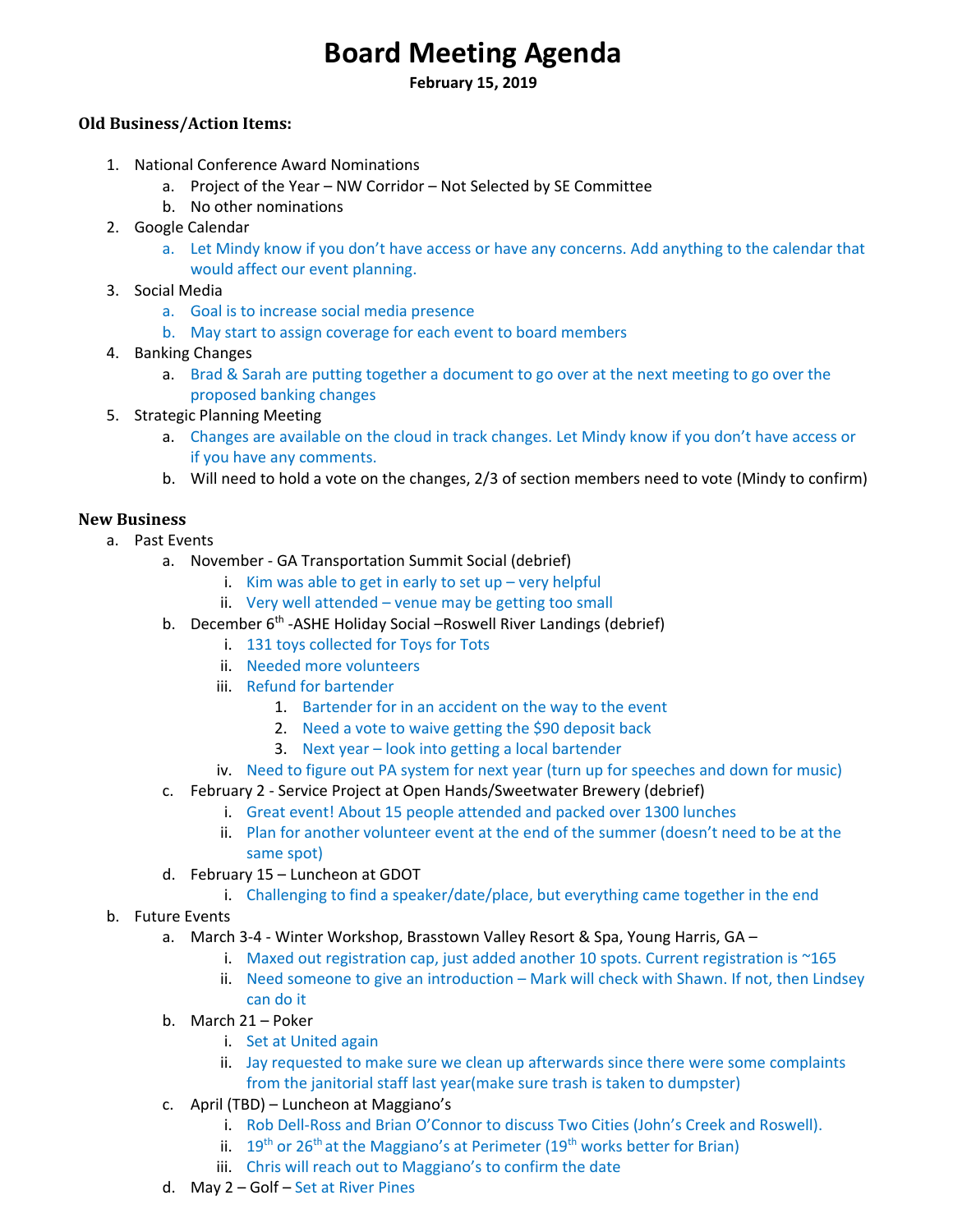- e. May 8‐12 ASHE National Conference Nashville, TN
	- i. There will be a scholarship available ‐ \$3000 total, must attend Roll Call on Friday morning
- f. June (TBD) Luncheon
- g. July Happy Hour? Field Trip? Service project?
	- i. Field Trip idea ‐ Site visit to the airport (fall/spring)
- h. August 22 Bowling Same place
- c. ASHE National Conference Bids 2019 Scholarships
	- a. \$3000
	- b. Must attend Roll Call on Friday Morning
- d. ASHE National Conference Ad
	- a. \$600 for full page, \$500 budgeted
	- b. Need to vote via email for the increase
	- c. Ad due March 15, Jenny planning on sending out March 1 for review
- e. Discussion of Director Roles
	- a. Director role could be expanded to offer support to each committee. Mindy will coordinate with Directors.
	- b. Ex. Winter Workshop Director to attend committee meetings and distribute meeting minutes to the board after so everyone is in the loop
- f. National Membership Awards Proposal to make cutoff date March  $1<sup>st</sup>$  instead of April  $1<sup>st</sup>$ 
	- a. Lindsey to get new members to Nationals by March  $1<sup>st</sup>$
- g. ASHE National Conference
	- a. 2019 Nashville
	- b. 2020 Raleigh
	- c. 2021 Franklin (OH?)
	- d. 2023 is our  $25<sup>th</sup>$  anniversary ATL will put bid in
- h. New Section Committee
	- a. Let Brian know if you know anyone in South Carolina, Alabama, or Mississippi that would be interested in helping to start chapter.
	- b. ASHE will have booth at SAASHTO in Savannah this summer if you are attending, help spread the word! May also need help manning the booth.

Committee Reports (as needed):

- 1. Nominating Committee
- 2. Social Committee Report (Kim)
- 3. Golf Committee Report (Ashley)
- 4. Program Committee (Chris/Tori)
	- a. Chris will look into having a luncheon in Gwinnett to try to attract a different crowd
- 5. Budget (Sarah)
	- a. Sarah and Brad and looking into moving the PO box (currently it is in Norcross).
	- **b.** Options: post office by GDOT ( $\sim$  1/2 mile away) or post office at West Peachtree & 12<sup>th</sup> will discuss further at next meeting.
	- c. Mail can be forwarded for at least 6 months, maybe up to a year
	- d. If the PO box is moved, need to make sure we update it on all our forms and website
- 6. ASHE Membership Committee Report (Robert)  $N/A$
- 7. Winter Workshop Committee Report (Mark) See New Business
- 8. ASHE Website (Eric/Mindy)
	- a. Eric still needs access to pictures from past events ‐ will coordinate with Pervez.
		- i. Space is limited on website; photos need to be added to the cloud
	- b. Mindy learning a lot through National's website redevelopment
- 9. Scholarship Committee Report (Steve)
	- a. Working on next application, to be sent out this month